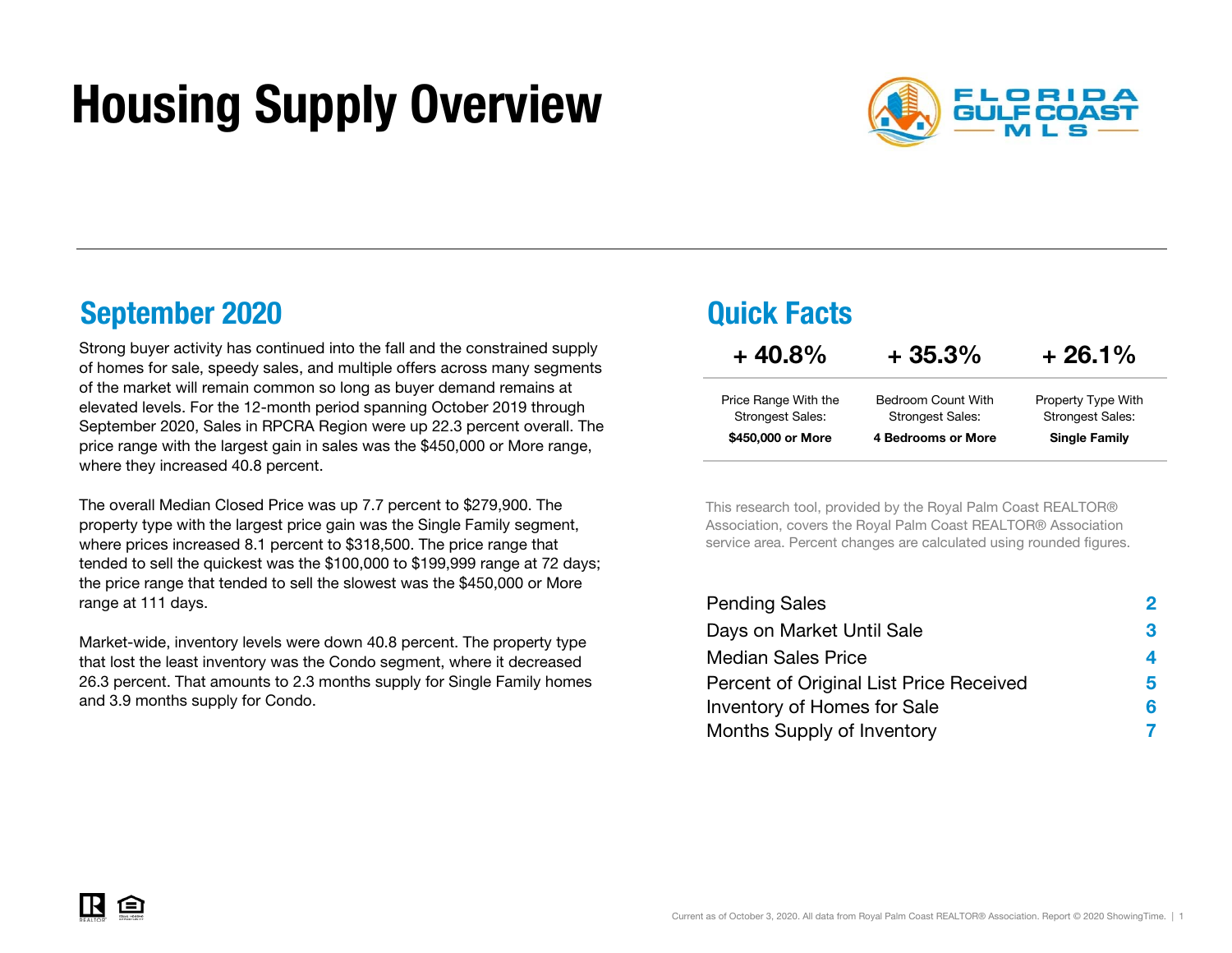## Pending Sales

A count of the actual sales that closed in a given month. Based on a rolling 12-month total.





### By Bedroom Count 9-2019 9-2020

### 7599,837 16,488 5,204 76211,282 20,394 7,041 1 Bedroom or2 Bedrooms 3 Bedrooms 4 Bedrooms or $+0.4%$ + 14.7% + 23.7% + 35.3%





### All Properties **Single Family** Single Family **Townhouse/Condo**

More

### **By Price Range 1** 9-2019 9-2020 Change 9-2019 9-2020 Change 9-2019 9-2019 9-2020 Change \$99,999 or Less 1,143 1,083 - 5.2% 260 243 - 6.5% 504 439 - 12.9%  $$100,000$  to  $$199,999$   $$7,747$   $$0.036$   $$+3.7\%$   $$3,239$   $$3,135$   $$-3.2\%$   $$4037$   $$4369$   $$+8.2\%$  $$200,000$  to  $$449,999$   $$16,167$   $$20,173$   $$+24.8\%$   $$10,536$   $$13,296$   $$+26.2\%$   $$5498$   $$6720$   $$+22.2\%$ \$450,000 or More 7,259 10,218 + 40.8% 5,264 7,669 + 45.7% 1993 2546 + 27.7% All Price Ranges 32,316 39,511 + 22.3% 19,299 24,344 + 26.1% 12,032 14,074 + 17.0%

Fewer

| <b>By Bedroom Count</b>   | $9 - 2019$ | $9 - 2020$ | <b>Change</b> | $9 - 2019$ | 9-2020 | <b>Change</b> | 9-2019 | $9 - 2020$ | <b>Change</b> |
|---------------------------|------------|------------|---------------|------------|--------|---------------|--------|------------|---------------|
| Bedroom or Fewer          | 759        | 762        | $+0.4%$       | 46         | 31     | - 32.6%       | 592    | 619        | $+4.6%$       |
| 2 Bedrooms                | 9,837      | 1,282      | $+14.7%$      | ,995       | 2,235  | $+12.0%$      | 7,144  | 8,274      | + 15.8%       |
| 3 Bedrooms                | 16.488     | 20,394     | $+23.7%$      | 12,271     | 15.302 | $+24.7%$      | 4.078  | 4.915      | + 20.5%       |
| 4 Bedrooms or More        | 5.204      | 7.041      | + 35.3%       | 4.983      | 6.770  | $+35.9%$      | 194    | 240        | + 23.7%       |
| <b>All Bedroom Counts</b> | 32,316     | 39,511     | $+22.3%$      | 19,299     | 24,344 | $+26.1%$      | 12.032 | 14.074     | + 17.0%       |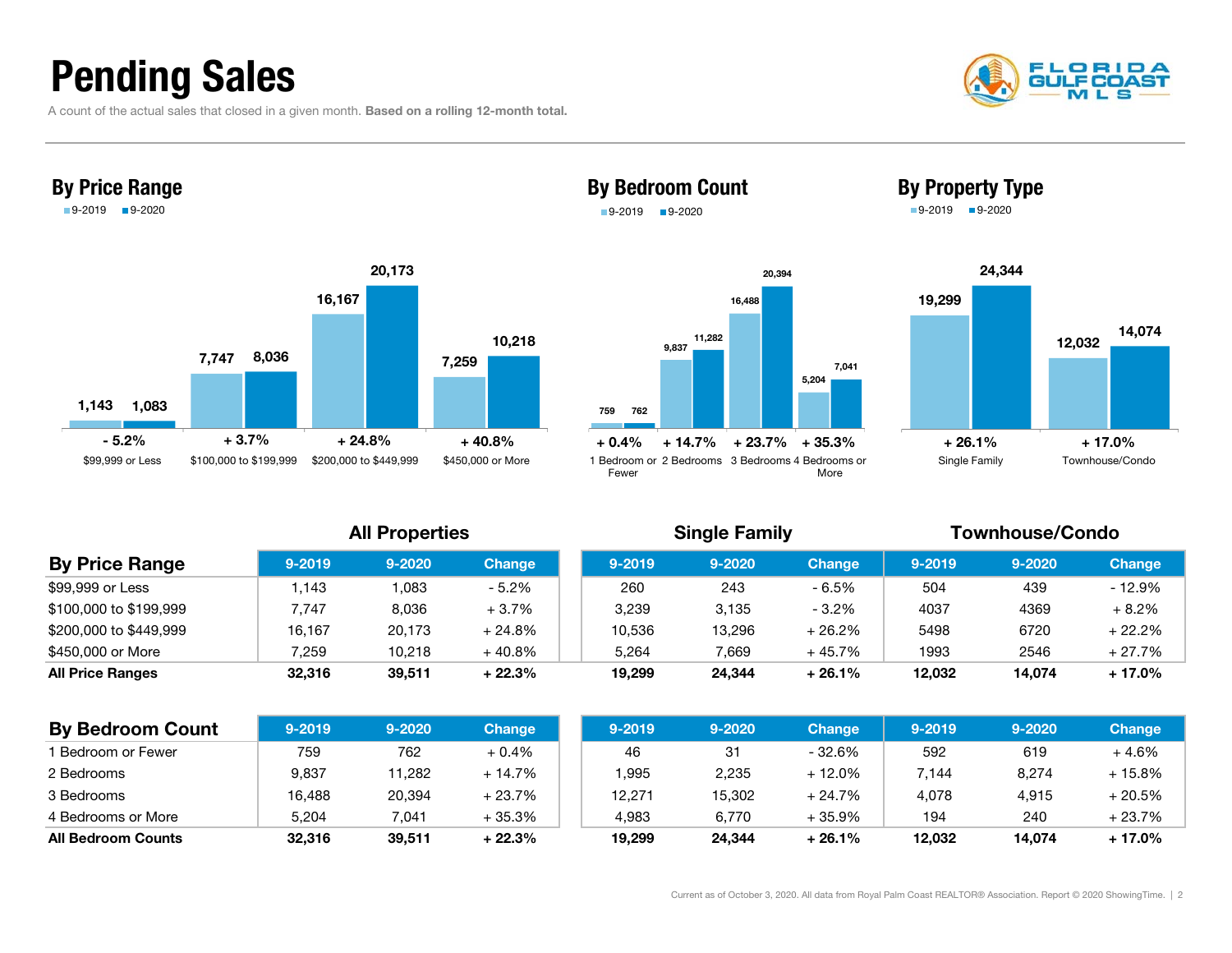## Days on Market Until Sale

 Average number of days between when a property is listed and when an offer is accepted. Based on a rolling 12-month average.





## By Bedroom Count 9-2019 9-2020





By Property Type

| <b>By Price Range</b>   | $9 - 2019$ | $9 - 2020$ | <b>Change</b> | $9 - 2019$ | 9-2020 | <b>Change</b> | $9 - 2019$ | $9 - 2020$ | <b>Change</b> |
|-------------------------|------------|------------|---------------|------------|--------|---------------|------------|------------|---------------|
| \$99,999 or Less        |            | 74         | $+4.2%$       | 52         | 42     | - 19.2%       | 72         | 66         | $-8.3%$       |
| \$100,000 to \$199,999  | 73         | 72         | $-1.4%$       | 58         | 63     | $+8.6%$       | 84         | 78         | $-7.1%$       |
| \$200,000 to \$449,999  | 84         | 75         | $-10.7%$      | 78         | 69     | $-11.5%$      | 96         | 87         | $-9.4%$       |
| \$450,000 or More       | 119        | 111        | $-6.7\%$      | 117        | 108    | $-7.7%$       | 123        | 119        | $-3.3%$       |
| <b>All Price Ranges</b> | 87         | 82         | $-5.7%$       | 83         | 78     | $-6.0%$       | 94         | 88         | $-6.4%$       |

| <b>By Bedroom Count</b>   | $9 - 2019$ | $9 - 2020$ | <b>Change</b> | $9 - 2019$ | $9 - 2020$ | <b>Change</b> | $9 - 2019$ | 9-2020 | <b>Change</b> |
|---------------------------|------------|------------|---------------|------------|------------|---------------|------------|--------|---------------|
| 1 Bedroom or Fewer        | 86         | 89         | $+3.5%$       | 75         | 80         | $+6.7%$       | 83         | 84     | $+0.7%$       |
| 2 Bedrooms                | 87         | 81         | $-6.9%$       | 75         | 67         | $-10.7\%$     | 90         | 85     | $-6.5%$       |
| 3 Bedrooms                | 85         | 78         | $-8.2%$       | 79         | 73         | $-7.6%$       | 102        | 94     | $-7.7%$       |
| 4 Bedrooms or More        | 98         | 96         | $-2.0%$       | 97         | 95         | $-2.1%$       | 112        | 107    | $-4.8%$       |
| <b>All Bedroom Counts</b> | 87         | 82         | $-5.7%$       | 83         | 78         | $-6.0%$       | 94         | 88     | $-6.4%$       |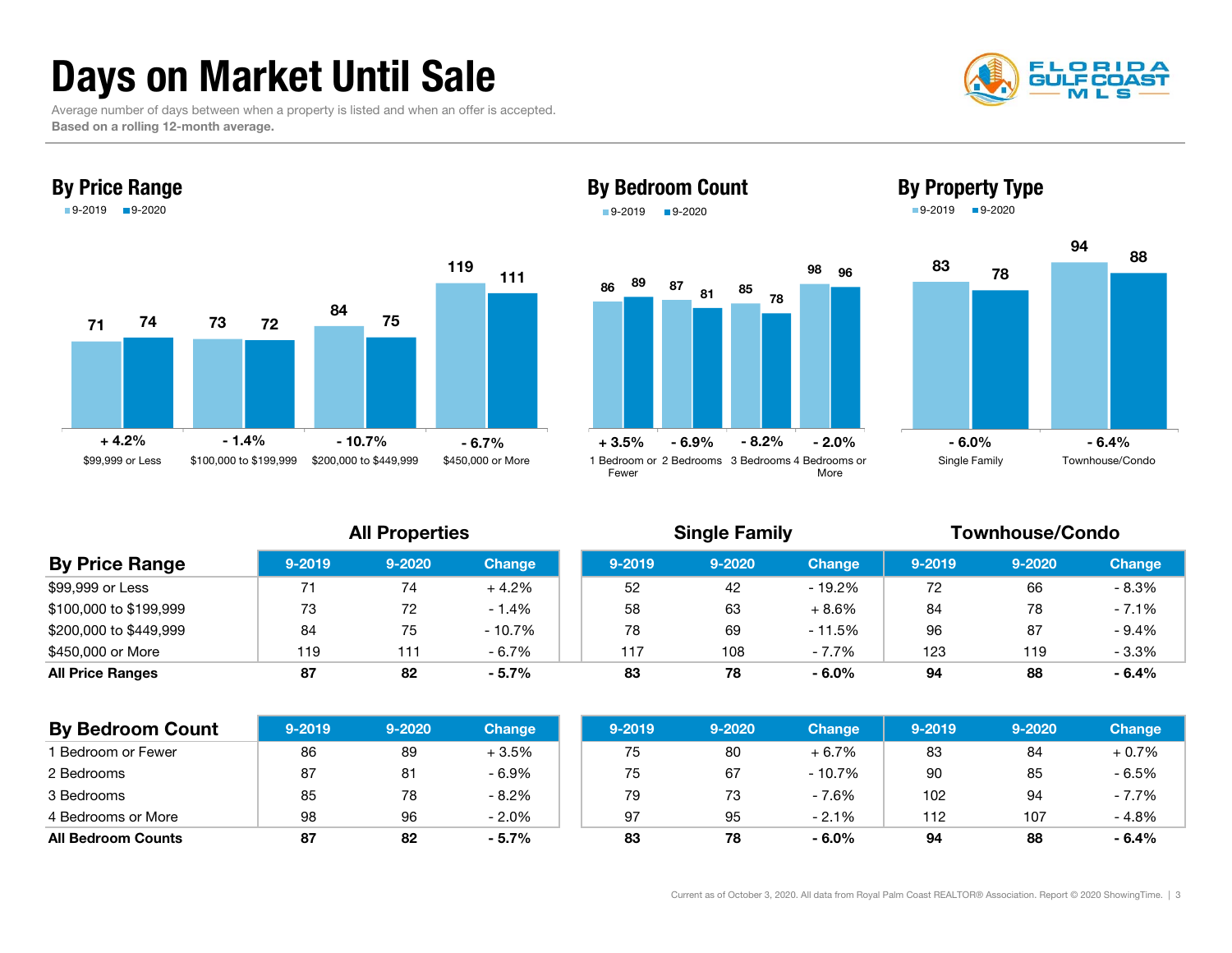## Median Sales Price

Median price point for all closed sales, not accounting for seller concessions. Based on a rolling 12-month median.







By Bedroom Count 9-2019 9-2020



|                           |            | <b>All Properties</b> |               |  |            | <b>Single Family</b> |               | <b>Townhouse/Condo</b> |             |               |  |
|---------------------------|------------|-----------------------|---------------|--|------------|----------------------|---------------|------------------------|-------------|---------------|--|
| <b>By Price Range</b>     | $9 - 2019$ | $9 - 2020$            | <b>Change</b> |  | $9 - 2019$ | $9 - 2020$           | <b>Change</b> | $9 - 2019$             | $9 - 2020$  | <b>Change</b> |  |
| \$99,999 or Less          | \$77,503   | \$78,000              | $+0.6%$       |  | \$79,900   | \$78,250             | $-2.1%$       | \$80,000               | \$81,000    | $+1.3%$       |  |
| \$100,000 to \$199,999    | \$162,500  | \$164,900             | $+1.5%$       |  | \$173,000  | \$175,000            | $+1.2%$       | \$155,000              | \$157,500   | $+1.6%$       |  |
| \$200,000 to \$449,999    | \$280,000  | \$285,000             | $+1.8%$       |  | \$286,000  | \$294,000            | $+2.8%$       | \$266,000              | \$269,650   | $+1.4%$       |  |
| \$450,000 or More         | \$672,000  | \$675,000             | $+0.4%$       |  | \$658,000  | \$654,500            | $-0.5%$       | \$725,000              | \$740,000   | $+2.1\%$      |  |
| <b>All Price Ranges</b>   | \$260,000  | \$279,900             | $+7.7%$       |  | \$294,500  | \$318,500            | $+8.1%$       | \$222,000              | \$232,250   | + 4.6%        |  |
| <b>By Bedroom Count</b>   | $9 - 2019$ | $9 - 2020$            | <b>Change</b> |  | $9 - 2019$ | $9 - 2020$           | <b>Change</b> | $9 - 2019$             | 9-2020      | <b>Change</b> |  |
| Bedroom or Fewer          | \$118,000  | \$128,000             | $+8.5%$       |  | \$101,850  | \$117,500            | $+15.4%$      | \$129,000              | \$158,000   | $+22.5%$      |  |
| 2 Bedrooms                | \$190,000  | \$202,000             | $+6.3%$       |  | \$235,000  | \$252,000            | $+7.2%$       | \$190,000              | \$200,000   | $+5.3%$       |  |
| 3 Bedrooms                | \$275,000  | \$295,000             | $+7.3%$       |  | \$277,000  | \$300,000            | $+8.3%$       | \$275,000              | \$280,195   | $+1.9\%$      |  |
| 4 Bedrooms or More        | \$390,000  | \$410,000             | $+5.1%$       |  | \$390,000  | \$405,000            | $+3.8\%$      | \$445,000              | \$1,752,500 | + 293.8%      |  |
| <b>All Bedroom Counts</b> | \$260,000  | \$279,900             | $+7.7%$       |  | \$294,500  | \$318,500            | $+8.1%$       | \$222,000              | \$232,250   | $+4.6%$       |  |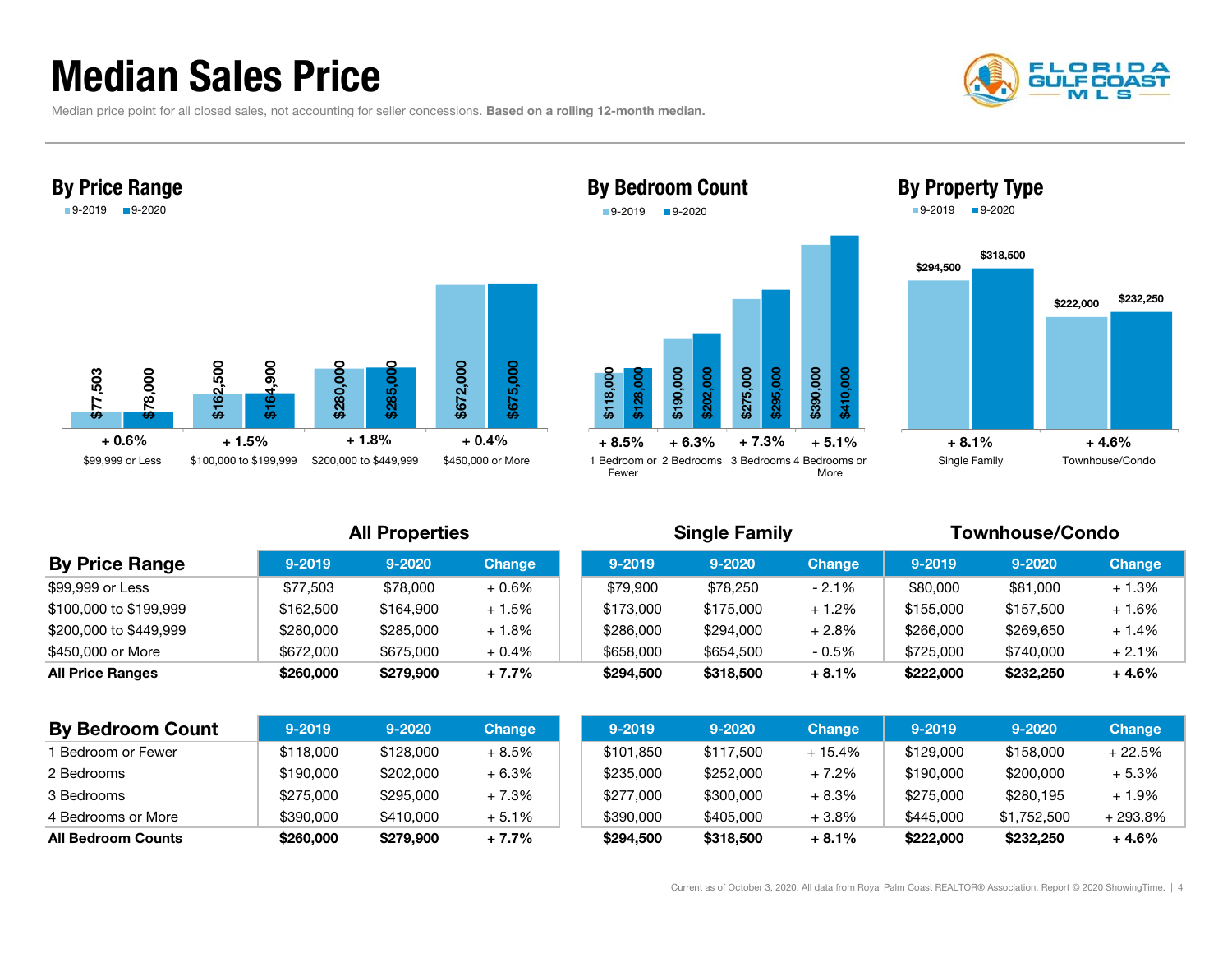## Percent of Original List Price Received

 Percentage found when dividing a property's sales price by its last list price, then taking the average for all properties sold, not accounting for seller concessions. Based on a rolling 12-month average.







By Bedroom Count



| <b>By Price Range</b>   | $9 - 2019$ | $9 - 2020$ | <b>Change</b> | $9 - 2019$ | $9 - 2020$ | <b>Change</b> | $9 - 2019$ | $9 - 2020$ | <b>Change</b> |
|-------------------------|------------|------------|---------------|------------|------------|---------------|------------|------------|---------------|
| \$99,999 or Less        | 88.5%      | 88.6%      | $+0.1%$       | 87.3%      | 88.6%      | $+1.5%$       | 90.1%      | 90.3%      | $+0.2%$       |
| \$100,000 to \$199,999  | 93.2%      | 94.0%      | $+0.9%$       | 94.4%      | 95.3%      | $+1.0%$       | 92.5%      | 93.3%      | $+0.9\%$      |
| \$200,000 to \$449,999  | 93.9%      | 95.1%      | $+1.3%$       | 94.3%      | 95.6%      | $+1.4%$       | 93.2%      | 94.1%      | $+1.0%$       |
| \$450,000 or More       | 91.6%      | 92.6%      | $+1.1%$       | 91.5%      | 92.6%      | $+1.2%$       | 92.0%      | 92.7%      | $+0.8%$       |
| <b>All Price Ranges</b> | 93.0%      | 94.1%      | $+1.2%$       | 93.5%      | 94.6%      | $+1.2%$       | 92.6%      | 93.4%      | $+0.9%$       |

| <b>By Bedroom Count</b>   | $9 - 2019$ | $9 - 2020$ | <b>Change</b> | $9 - 2019$ | $9 - 2020$ | <b>Change</b> | $9 - 2019$ | $9 - 2020$ | Change  |
|---------------------------|------------|------------|---------------|------------|------------|---------------|------------|------------|---------|
| Bedroom or Fewer          | 91.1%      | 91.3%      | $+0.2%$       | 87.0%      | 91.2%      | $+4.8%$       | 92.3%      | 92.1%      | $-0.2%$ |
| 2 Bedrooms                | 92.4%      | 93.3%      | $+1.0%$       | 92.9%      | 94.0%      | $+1.2%$       | 92.5%      | 93.5%      | $+1.1%$ |
| 3 Bedrooms                | 93.6%      | 94.6%      | $+1.1%$       | 93.9%      | 95.0%      | $+1.2%$       | 92.8%      | 93.5%      | $+0.8%$ |
| 4 Bedrooms or More        | 92.8%      | 94.0%      | $+1.3%$       | 92.9%      | 94.0%      | $+1.2%$       | 91.5%      | 94.7%      | $+3.5%$ |
| <b>All Bedroom Counts</b> | 93.0%      | 94.1%      | $+1.2%$       | 93.5%      | 94.6%      | $+1.2%$       | 92.6%      | 93.4%      | $+0.9%$ |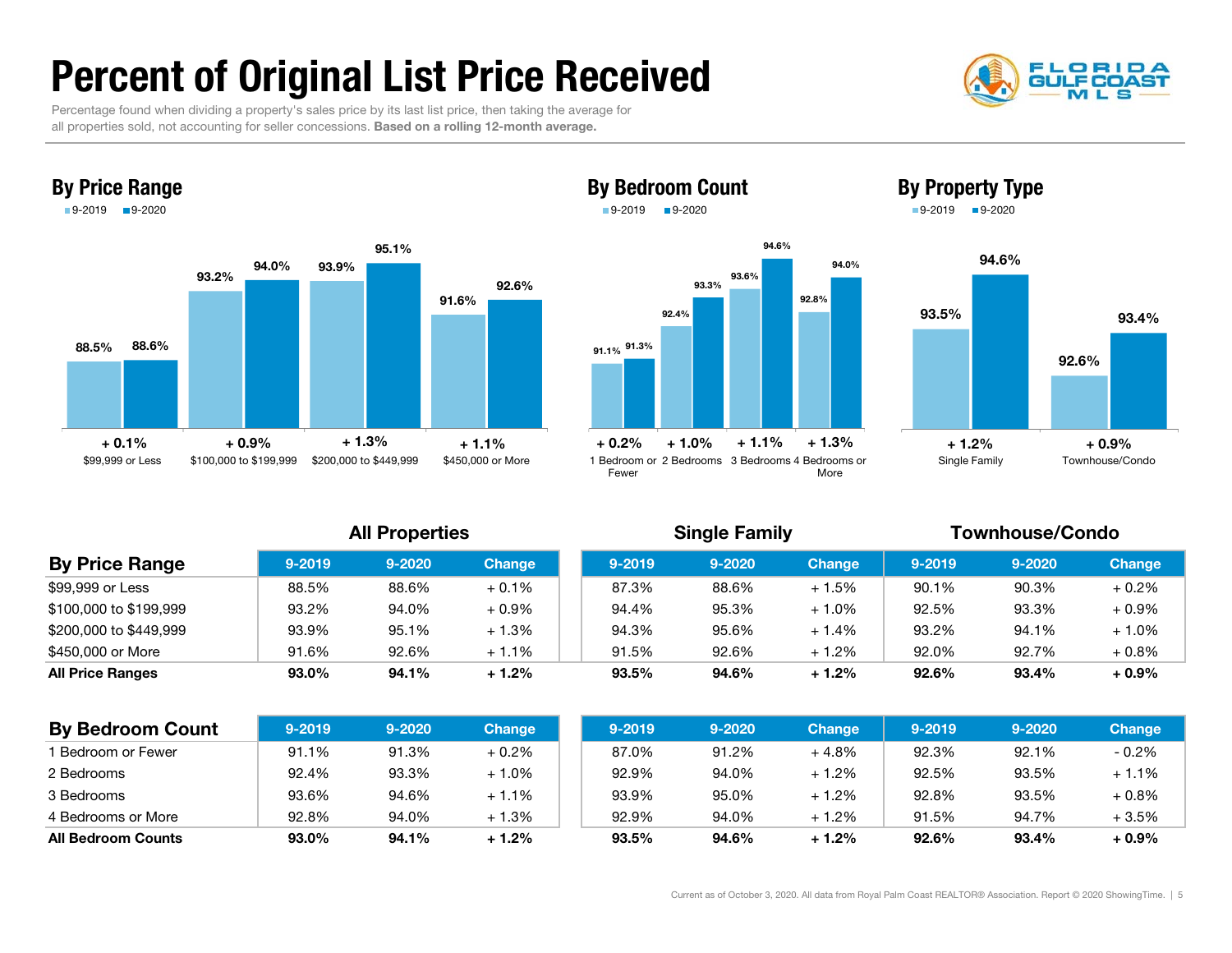## Inventory of Homes for Sale



The number of properties available for sale in active status at the end of the most recent month. Based on one month of activity.



### 7,817 By Bedroom Count 9-2019**9-2020**







| <b>By Price Range</b>   | $9 - 2019$ | $9 - 2020$ | <b>Change</b> | $9 - 2019$ | $9 - 2020$ | <b>Change</b> | $9 - 2019$ | $9 - 2020$ |  |
|-------------------------|------------|------------|---------------|------------|------------|---------------|------------|------------|--|
| \$99,999 or Less        | 397        | 274        | $-31.0%$      | 83         | 35         | - 57.8%       | 159        | 110        |  |
| \$100,000 to \$199,999  | 2.902      | .484       | - 48.9%       | 1.056      | 259        | - 75.5%       | 1600       | 1042       |  |
| \$200,000 to \$449,999  | 7,264      | 3.868      | $-46.8%$      | 4.236      | .737       | - 59.0%       | 2939       | 2082       |  |
| \$450,000 or More       | 5,613      | 3.958      | $-29.5%$      | 4,041      | 2.570      | - 36.4%       | 1570       | 1384       |  |
| <b>All Price Ranges</b> | 16.177     | 9.584      | $-40.8%$      | 9,417      | 4,601      | $-51.1%$      | 6,268      | 4,618      |  |

| <b>By Bedroom Count</b>   | $9 - 2019$ | $9 - 2020$ | <b>Change</b> | $9 - 2019$ | $9 - 2020$ | <b>Change</b> | 9-2019 | $9 - 2020$ | <b>Change</b> |
|---------------------------|------------|------------|---------------|------------|------------|---------------|--------|------------|---------------|
| Bedroom or Fewer          | 385        | 313        | - 18.7%       | 14         |            | - 14.3%       | 306    | 240        | $-21.6%$      |
| 2 Bedrooms                | 4,629      | 3,289      | - 28.9%       | 803        | 396        | - 50.7%       | 3,513  | 2,661      | - 24.3%       |
| 3 Bedrooms                | 7.817      | 4,132      | $-47.1%$      | 5,417      | 2,469      | - 54.4%       | 2,305  | 927        | - 59.8%       |
| 4 Bedrooms or More        | 3,322      | ,836       | - 44.7%       | 3.178      | .723       | - 45.8%       | 125    | 105        | - 16.0%       |
| <b>All Bedroom Counts</b> | 16,177     | 9.584      | - 40.8%       | 9.417      | 4.601      | $-51.1%$      | 6,268  | 4.618      | - 26.3%       |